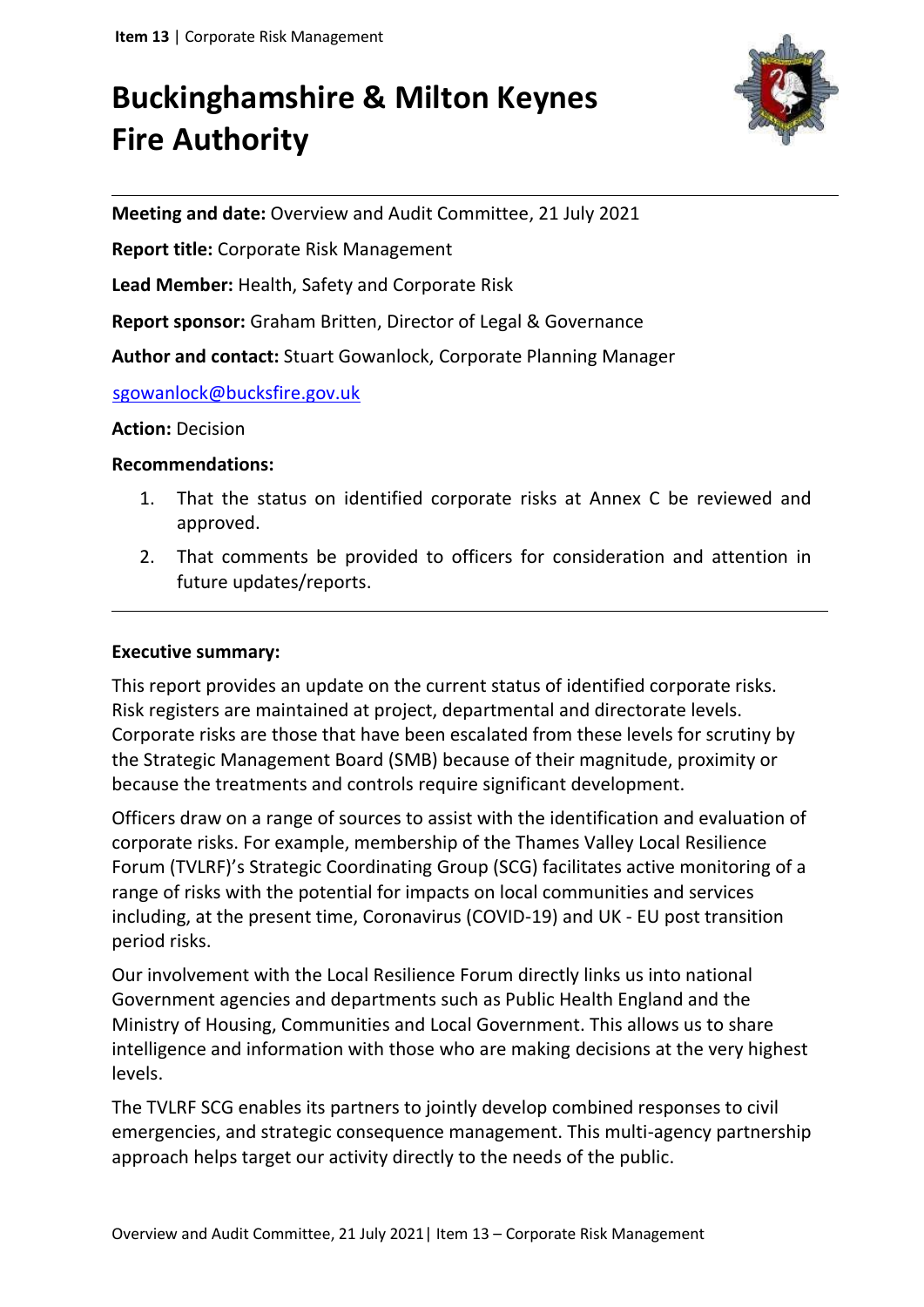The Corporate Risk Register was last reviewed by the Overview and Audit Committee at its 17 March 2021 meeting. Since then, it has been subject to regular review by the Performance Monitoring Board (PMB), at which all the directorate and departmental risk registers are reviewed, and by SMB at its monthly meetings.

Since the last Overview and Audit Committee review:

- No new or existing risks were identified as requiring escalation to the Corporate Risk Register (shown at Appendix 3);
- No changes were recommended to the evaluations, risk scoring or RAG status of the existing corporate risks;
- It was agreed that Lead Members be consulted during the evaluation process for risks falling within their portfolios of responsibility;
- The Funding and savings risk has been updated to reflect the increase in Support staff pay by 2% in line with the final year of the three-year pay deal. The NJC has agreed a pay increase of 1.5% for grey book staff and brigade managers. The Authority had budgeted for 0%, in line with the Government's declared pay pause. This will therefore be an in-year pressure for 2021-22 as well as increasing costs in future years;
- In relation to the EU Transition risk (pages  $7 8$  of Appendix 3), although at Green RAG status, it was agreed that this risk should be retained on the corporate risk register to ascertain whether there are potential effects that are currently being masked by Covid-19 pandemic – these may become more apparent as Covid recovery gathers pace and remaining transition milestones are reached. On the 28 June 2021 the EU adopted a positive data adequacy decision with respect to the UK as detailed at page 8 of Appendix 3;
- In relation to the Covid-19 resurgence risk (pages  $9 10$  of Appendix 3), arrangements have been made for staff to undertake lateral flow tests at home, through the Workplace Collect programme, in association with the Dept of Health and Social Care (DHSC). The Parliamentary decision on whether to move to step four on 19 July will be taken on 12 July. The pandemic management group continue to monitor the risks to staff and will ensure the appropriate controls remain in place as wider social restrictions are lifted; and,
- Regarding the Firefighter Pension Schemes risk (page 11 of Appendix 3), a Home Office 'one-off' allocation of funding has been received to mitigate some of the cost of additional administrative burdens arising from recent Court / Tribunal decisions (£32,301 being the pro rata share of the £3m allocated nationally).

The current distribution of corporate risks relative to probability and potential impact is shown at Appendix 1.

Changes to the corporate risk ratings over the last year are shown at Appendix 2.

Detailed assessments of identified corporate risks are shown in the Corporate Risk Register at Appendix 3.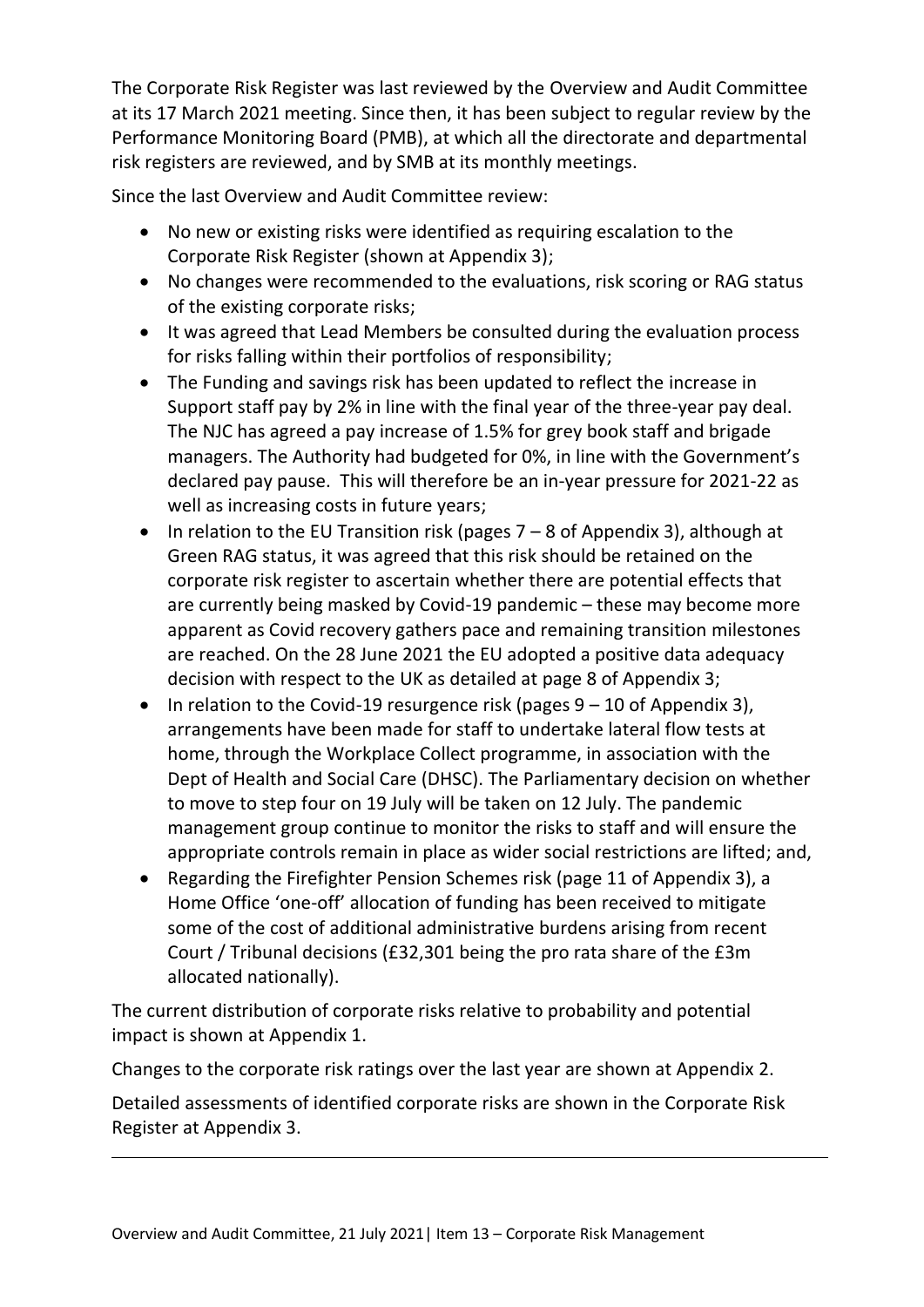### **Financial implications:**

No direct financial implications arising from the presentation of this report. It is envisaged that the further development of the Authority's corporate risk management framework will be undertaken from within agreed budgets.

#### **Risk management:**

The development, implementation and operation of effective corporate risk management structures, processes and procedures are considered critical to assure continuity of service to the public, compliance with relevant statutory and regulatory requirements and the successful delivery of the Authority's strategic aims, priorities and plans.

#### **Legal implications:**

None directly arising from this report. Any legal consequences associated with the crystallisation of individual risks are detailed in the Risk Register report at Appendix C.

Within the role description of a Lead Member is a requirement 'to attend the Overview and Audit Committee, at its request, in connection with any issues associated with the portfolio which is the subject of scrutiny'

#### **Privacy and security implications:**

None directly arising from the presentation of this report. However, potential risks to privacy and security together with mitigating actions are captured within applicable risk evaluations.

## **Duty to collaborate:**

The potential to share corporate risk intelligence with neighbouring fire and rescue services and other relevant agencies will be considered. Buckinghamshire and Milton Keynes Fire Authority already participates in the multi-agency Thames Valley Local Resilience Forum which produces a Community Risk Register which is among the sources used to identify potential risks to the Authority.

## **Health and safety implications:**

Development of the framework does not impact directly on the legal compliance to health and safety, however if risks are not appropriately identified or evaluated then this may present Health and Safety risks.

#### **Environmental implications:**

None directly arising from the presentation of this report. However, potential environmental implications together with mitigating actions are captured within applicable risk evaluations.

#### **Equality, diversity, and inclusion implications:**

No direct implications from the presentation of this report. However, risks to achieving the Authority's equality, diversity and inclusion objectives or compliance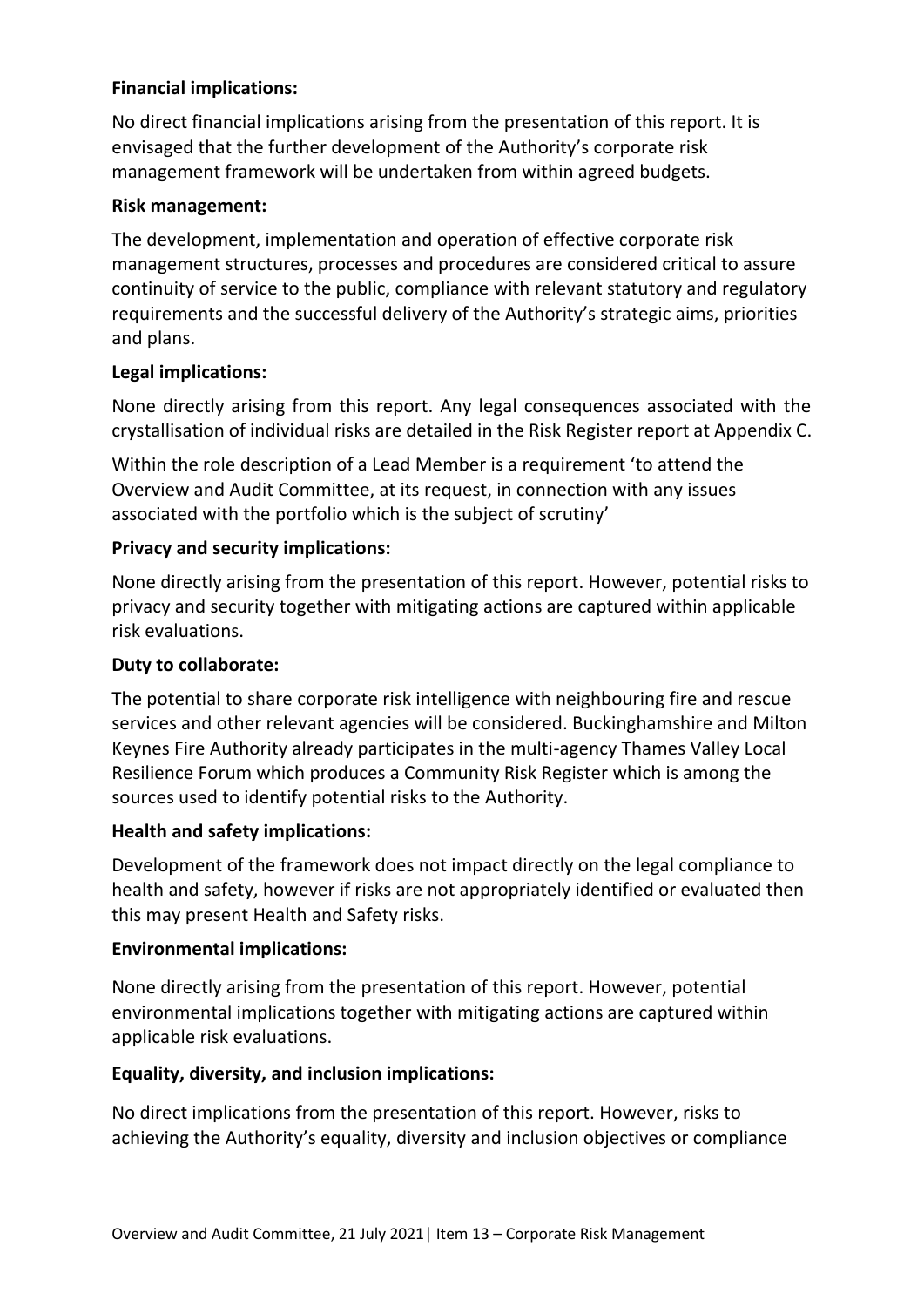with relevant statutes or regulations are identified assessed and managed via this process and are currently monitored within the HR Risk Register.

## **Consultation and communication:**

Senior managers and principal officers are key stakeholders in the development of the corporate risk management framework and have an active role in this at every stage as well as in ongoing identification, evaluation and monitoring of corporate risks. The Lead Member is also be involved in the development of the framework with particular responsibility for determining the reporting arrangements for the Authority.

## **Background papers:**

The current Corporate Risk Management Policy was approved at the 24th March 2021 Executive Committee:

<https://bucksfire.gov.uk/documents/2021/03/ec-240321-item-5.pdf/>

CFA Members were last updated on the status of the Authority's Corporate Risks at the 17 March 2021 Overview & Audit Committee:

<https://bucksfire.gov.uk/documents/2021/03/oa-item-9.pdf/>

| Appendix       | Title                                                 | <b>Protective Marking</b> |
|----------------|-------------------------------------------------------|---------------------------|
| 1              | Distribution of Corporate Risks as at 6 July<br>2021. | <b>None</b>               |
| $\overline{2}$ | 12 Month View of Changes to Corporate Risks           | None                      |
| 3              | Corporate Risk Register Report                        | <b>None</b>               |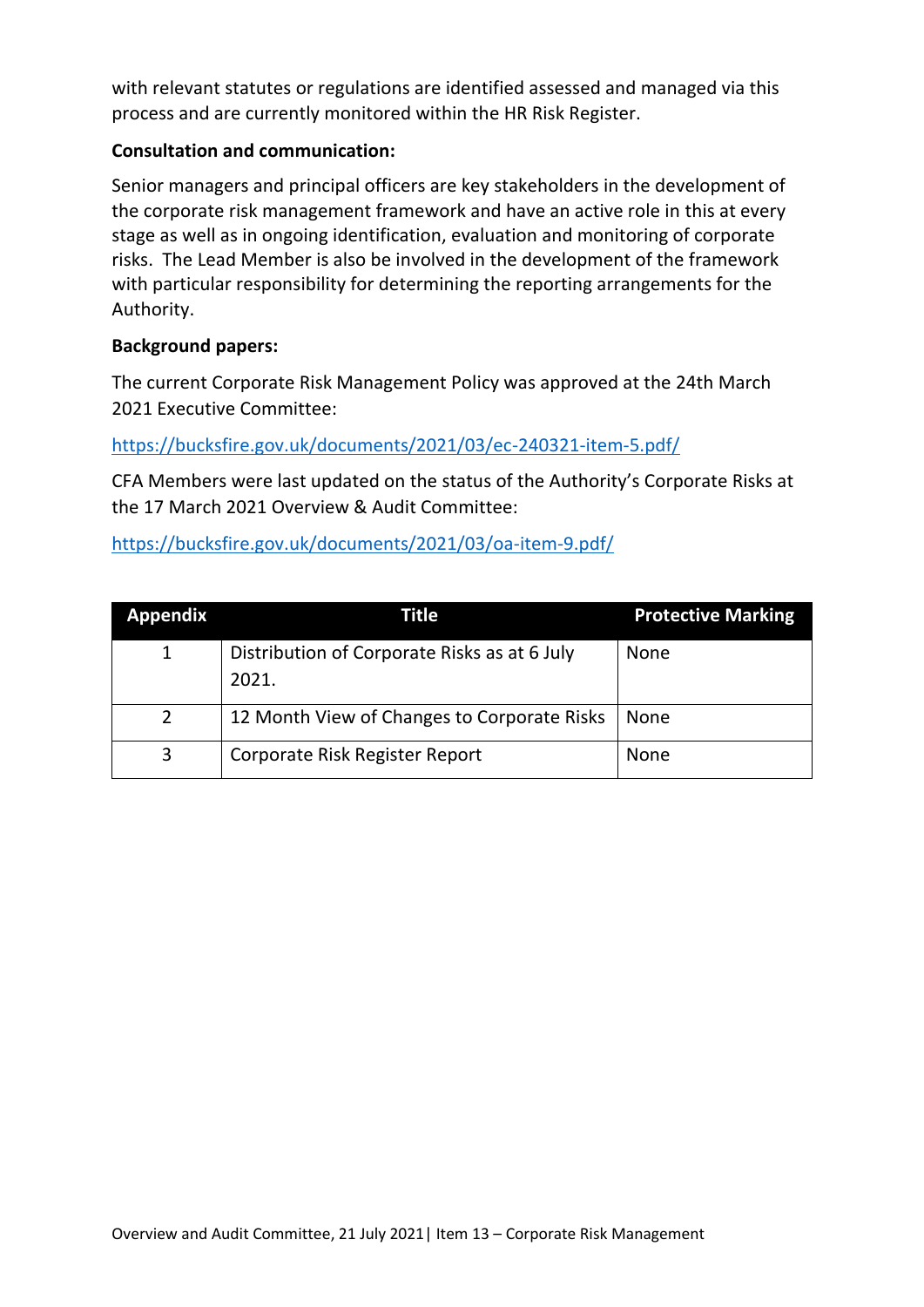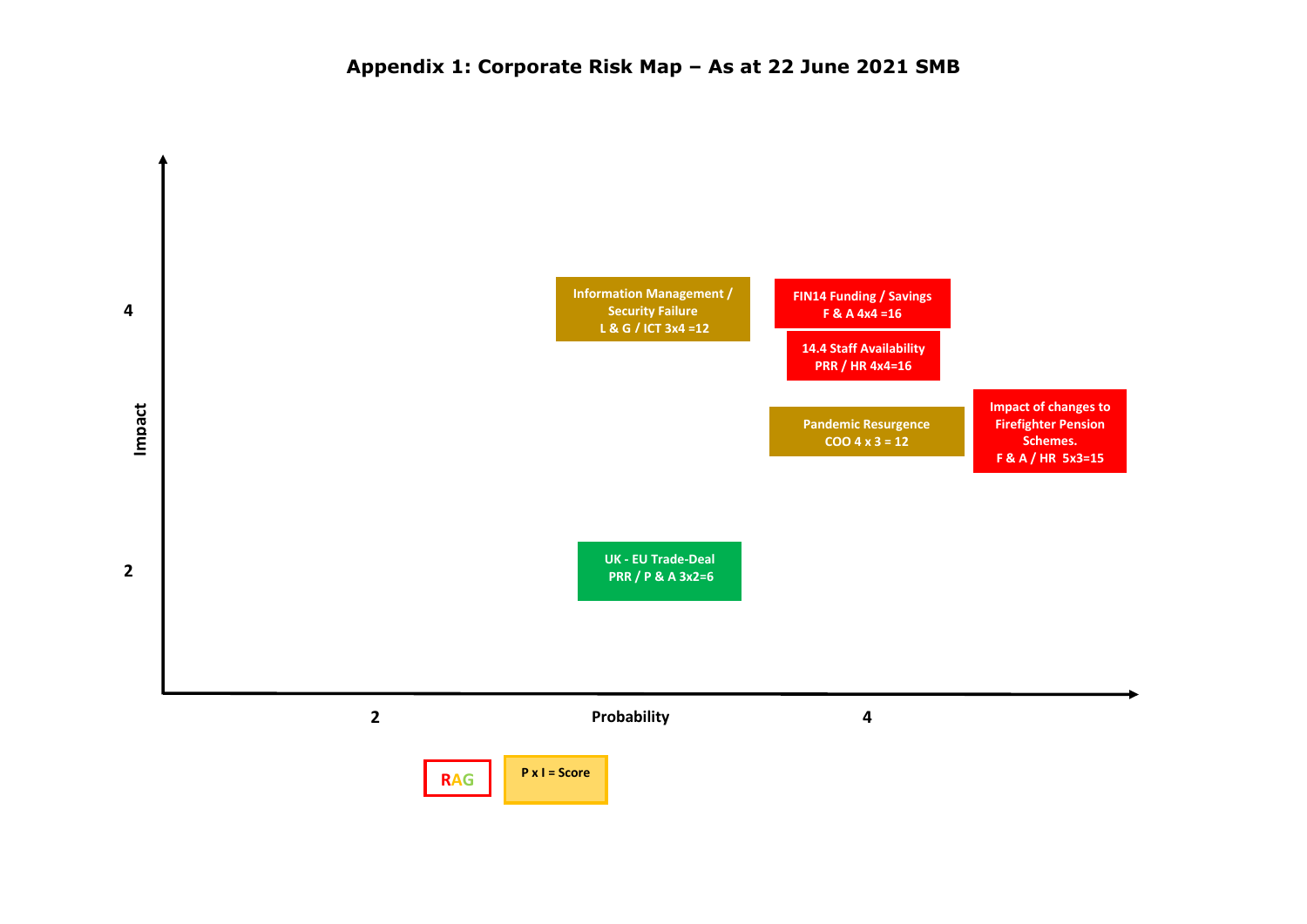#### **Appendix 2 – Risk Register Changes (12 Month View)**

**Staff Availability**



**Risk to Funding**



#### **Impact of Changes to Firefighter Pension Schemes**



**3 x 2 = 6 June 2021 4 x 2 = 8 July 2020 4 x 2 = 8 Nov 2020 3 x 2 = 6**

**No UK – EU Trade Agreement** 

#### **Information Management / Security Failure**



#### **Risk of Covid-19 Resurgence / Pandemic Flu**



**June 2021**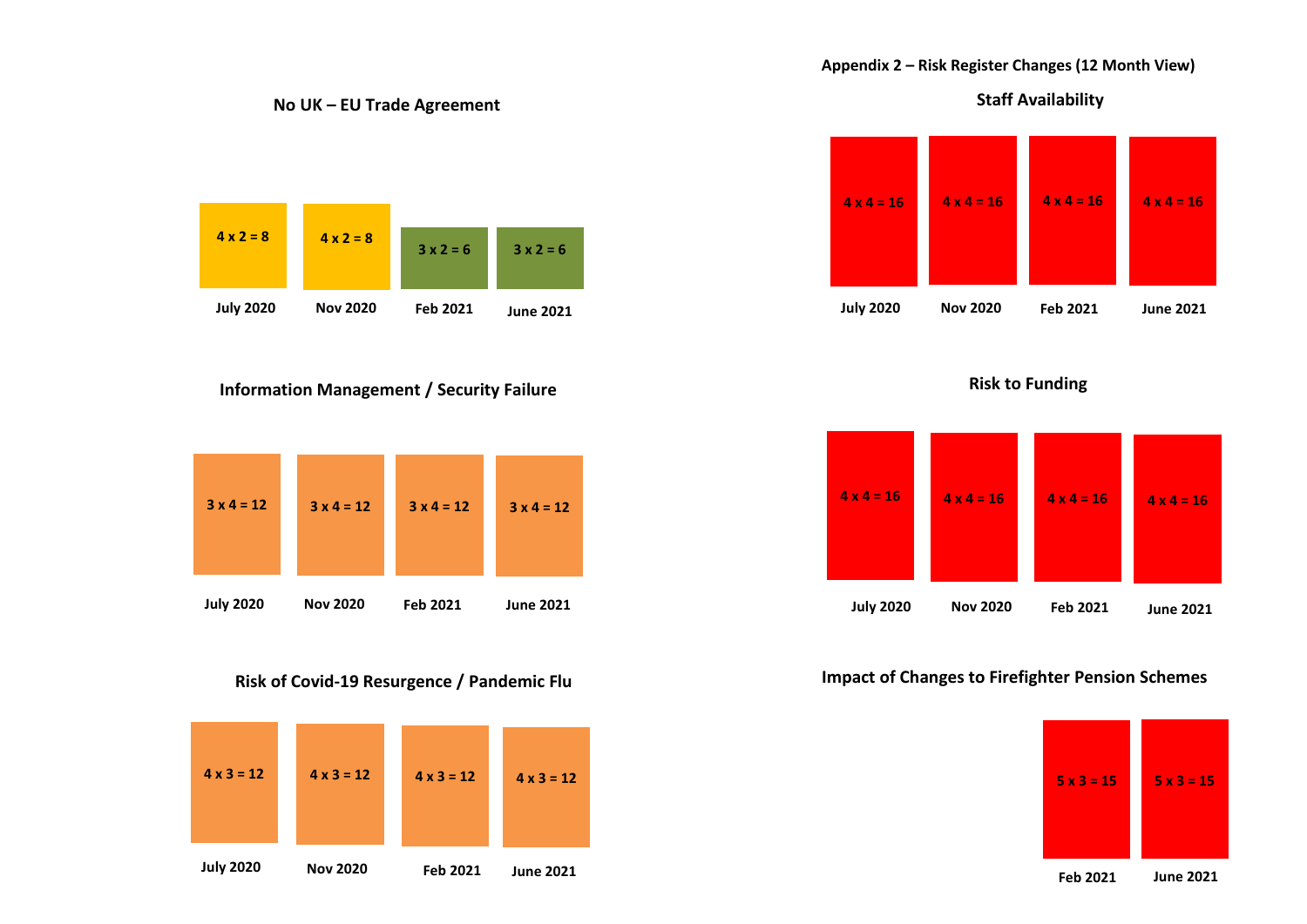# **Corporate Risks**

| <b>Risk</b>                 | Resp.   | <b>Consequences if</b>       | <b>Risk Score</b> |     | <b>Risk</b>    |            | <b>Current Treatment</b> | R                                        | <b>Comments / Further Treatment Proposed</b> |                                                                                |
|-----------------------------|---------|------------------------------|-------------------|-----|----------------|------------|--------------------------|------------------------------------------|----------------------------------------------|--------------------------------------------------------------------------------|
| <b>Description</b>          |         | <b>Untreated Risk Occurs</b> |                   |     | (Former) / New | Level      |                          |                                          | A                                            |                                                                                |
|                             |         |                              | P                 |     | Σ              | <b>HML</b> |                          |                                          | G                                            |                                                                                |
| <b>CRR 014.4 Staff</b>      | Chief   | Potential detrimental        | (2)               | (5) | (10)           | (M)        | $\bullet$                | Full business continuity plans in        |                                              | 23 June 2020 SMB                                                               |
| <b>Availability</b>         | Operati | effects on service delivery  | (5)               | (5) | (25)           | (H)        |                          | place & uploaded to Resilience           |                                              | No change to risk score or evaluation.                                         |
|                             | ng      | to the community and our     | (3)               | (5) | (15)           | (H)        |                          | Direct.                                  |                                              | 25 August 2020 SMB                                                             |
| 1/ Staff                    | Officer | reputation.                  | (4)               | (5) | (20)           | (H)        | $\bullet$                | Peer review of the business              |                                              | 8 On-call employees joined on 3 August. Flexi-                                 |
| inability to get            |         |                              | (3)               | (5) | (15)           | (H)        |                          | continuity arrangements                  |                                              | Firefighter shortlisting is underway, interviews due                           |
| to work due to              |         | Failure to discharge         | (5)               | (4) | (20)           | (H)        | $\bullet$                | <b>Bank System</b>                       |                                              | to take place in September. HR presence at                                     |
| external                    |         | statutory duties.            | (4)               | (3) | (12)           | (M)        | $\bullet$                | Flexi-Duty System Pilot                  |                                              | Pandemic Recovery meetings and government                                      |
| factors e.g.                |         |                              | (5)               | (3) | (15)           | (H)        | $\bullet$                | <b>Staff Transfer Procedure</b>          |                                              | guidance is reviewed regularly. HR are working                                 |
| Pandemic Flu,               |         | Loss of critical knowledge / | (4)               | (3) | (12)           | (M)        | $\bullet$                | Employee assistance and welfare          |                                              | closely with Occupational Health, Welfare Officer                              |
| disruption to               |         | skills / capacity            | (5)               | (3) | (15)           | (H)        |                          | support                                  |                                              | and Employee Assistance providers to ensure                                    |
| fuel supplies               |         | /competency levels.          | (3)               | (3) | (9)            | (M)        | $\bullet$                | <b>Training Needs Assessment process</b> |                                              | welfare is in place to support employees.                                      |
| etc.                        |         |                              | (4)               | (3) | (12)           | (M)        | $\bullet$                | Monitoring of staff 'stability ratio'    |                                              | 22 September 2020 SMB                                                          |
|                             |         |                              | 4                 | 4   | 16             | н          |                          | relative to best practice and sector     |                                              | Detailed workforce planning has been undertaken                                |
| 2/Impact of                 |         |                              |                   |     |                |            |                          | norms                                    |                                              | to understand the impact of the Sargeant pensions                              |
| transformation              |         |                              |                   |     |                |            | $\bullet$                | Review of Resourcing and Retention       |                                              | ruling and any necessary action that needs to be                               |
| at pace on                  |         |                              |                   |     |                |            |                          | strategies                               |                                              | taken to mitigate the risk on workforce number.                                |
| attraction of               |         |                              |                   |     |                |            | $\bullet$                | Wider range of contracts offering        |                                              | The annual succession planning and business                                    |
| new staff,<br>retention and |         |                              |                   |     |                |            |                          | more flexible ways of working            |                                              | continuity report was presented to the Executive<br>Committee on 16 September. |
| overall                     |         |                              |                   |     |                |            | $\bullet$                | A variety of approaches are being        |                                              |                                                                                |
| workforce                   |         |                              |                   |     |                |            |                          | adopted to replenish the workforce.      |                                              | A Development centre has taken place to replenish                              |
| stability.                  |         |                              |                   |     |                |            |                          | These include more operational           |                                              | development pools at Crew, Watch and Station                                   |
| This is a                   |         |                              |                   |     |                |            |                          | apprentices, transferees, and re-        |                                              | level.                                                                         |
| composite risk              |         |                              |                   |     |                |            |                          | engagement options                       |                                              | The Recruitment Oversight Board is due to meet                                 |
| more detailed               |         |                              |                   |     |                |            | $\bullet$                | Workforce planning data is               |                                              | shortly, to ensure that joined up approach.                                    |
| evaluations of              |         |                              |                   |     |                |            |                          | regularly reviewed with Prevention,      |                                              | A meeting took place week commencing 14                                        |
| individual risk             |         |                              |                   |     |                |            |                          | Response & Resilience, HR and            |                                              | September to evaluate the Cohort Five                                          |
| components                  |         |                              |                   |     |                |            |                          | Finance.                                 |                                              | recruitment and selection process and identify any                             |
| are contained               |         |                              |                   |     |                |            | $\bullet$                | Growth bids to be considered to          |                                              | learning to inform future processes.                                           |
| in the HR                   |         |                              |                   |     |                |            |                          | support future resourcing demands.       |                                              | As the number of covid-19 cases increase                                       |
| <b>Directorate</b>          |         |                              |                   |     |                |            | $\bullet$                | HR are reviewing the future              |                                              |                                                                                |
| Risk Register.              |         |                              |                   |     |                |            |                          | promotion and career development         |                                              | nationally, this will be continually monitored to                              |
|                             |         |                              |                   |     |                |            |                          | options                                  |                                              | ensure the necessary guidance and support is in                                |
|                             |         |                              |                   |     |                |            |                          | Resourcing levels are constantly         |                                              | place and communicated to staff.                                               |
|                             |         |                              |                   |     |                |            |                          | monitored to ensure coverage.            |                                              |                                                                                |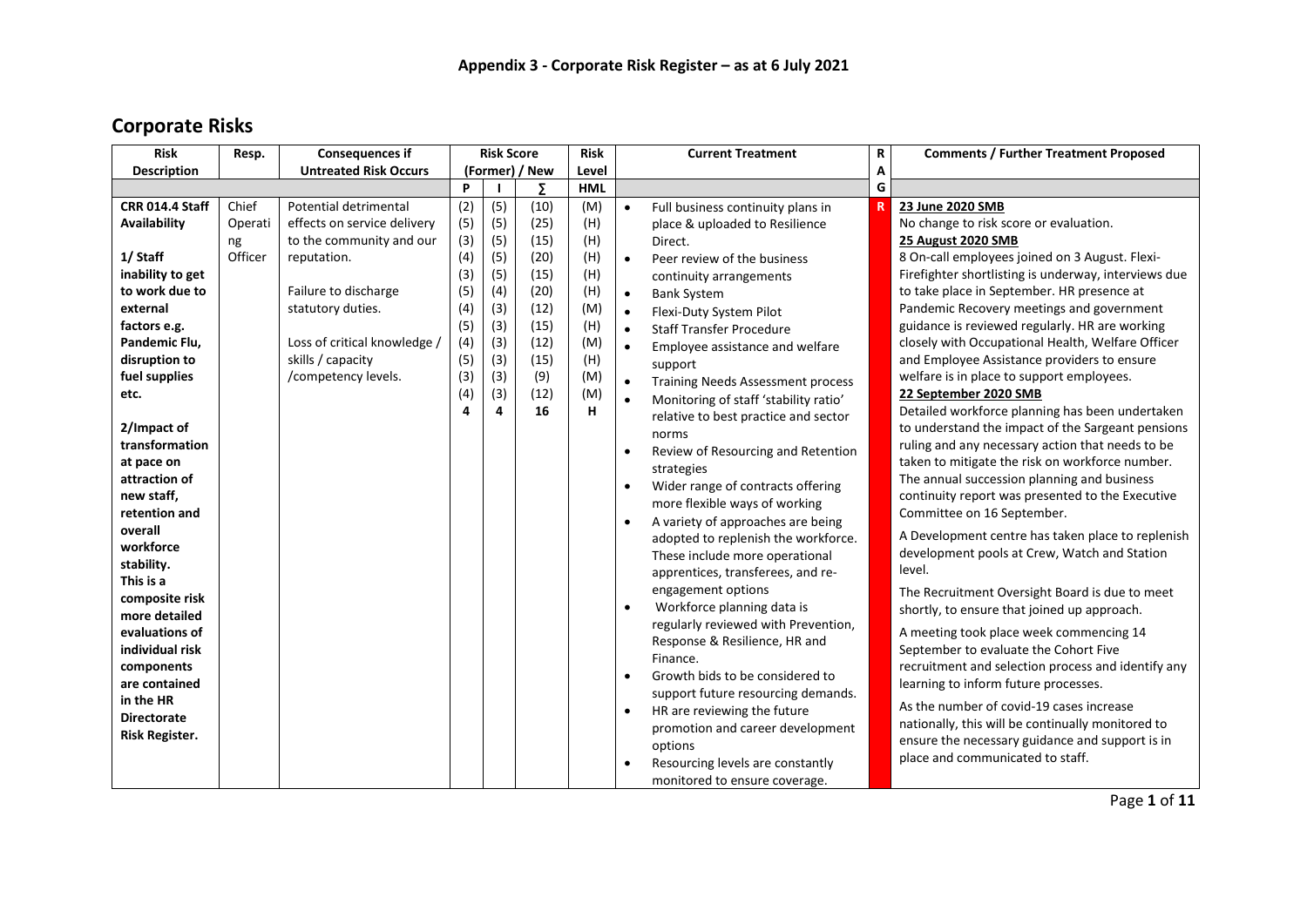|  |  |  | The Recruitment Oversight Board<br>$\bullet$<br>and ensure a joined-up approach.<br>Pensions remedy consultation<br>$\bullet$<br>received, response to be drafted.<br>for implications and plans put in<br>place<br>GC/AC development centre held.<br>$\bullet$<br>$\bullet$<br>in September 2020.<br>$\bullet$<br>held and recruitment continues<br>ensuring compliance with<br>government guidance. | meets regularly to review resourcing<br>Workforce planning to be reviewed<br>CC/WC/SC development centre held<br>On-call virtual awareness evenings | 19 January 2021 SMB<br>HR attend Pandemic planning meetings.<br>Government guidance is reviewed regularly and<br>communicated to employees.<br>HR are working closely with Managers,<br>Occupational Health, Welfare Officer and<br>Employee Assistance providers to ensure welfare is<br>in place to support employees.<br>As cases of COVID19 continue to rise HR and RMT<br>review absence on a daily basis to ensure it is<br>correct for the absence reporting and resourcing<br>requirements.<br>Recruitment continues in a socially distanced way<br>and virtually where possible. It is reviewed<br>regularly to ensure compliance.<br>The Pensions ruling is expected shortly, Finance<br>and HR liaise on a regular basis on Pensions<br>matters.<br>16 February 2021 SMB<br>In light of the recommendation from the 4<br>February PMB, SMB approved the extraction of the<br>pensions related aspects of this risk and their<br>inclusion as a separate risk in the corporate risk<br>register (see page 11 below).<br>13 April 2021 SMB<br>Agreed to keep at red RAG status in light of longer<br>term contingent strategic risks and uncertainties<br>potentially arising from the Government's fire<br>reform agenda and national resilience strategy<br>(mandated by the Integrated Review), the<br>outcomes of which are as yet to emerge.<br>22 June 2021 SMB<br>No change to risk evaluation or score required at<br>this time. |
|--|--|--|-------------------------------------------------------------------------------------------------------------------------------------------------------------------------------------------------------------------------------------------------------------------------------------------------------------------------------------------------------------------------------------------------------|-----------------------------------------------------------------------------------------------------------------------------------------------------|---------------------------------------------------------------------------------------------------------------------------------------------------------------------------------------------------------------------------------------------------------------------------------------------------------------------------------------------------------------------------------------------------------------------------------------------------------------------------------------------------------------------------------------------------------------------------------------------------------------------------------------------------------------------------------------------------------------------------------------------------------------------------------------------------------------------------------------------------------------------------------------------------------------------------------------------------------------------------------------------------------------------------------------------------------------------------------------------------------------------------------------------------------------------------------------------------------------------------------------------------------------------------------------------------------------------------------------------------------------------------------------------------------------------------------------------------|
|--|--|--|-------------------------------------------------------------------------------------------------------------------------------------------------------------------------------------------------------------------------------------------------------------------------------------------------------------------------------------------------------------------------------------------------------|-----------------------------------------------------------------------------------------------------------------------------------------------------|---------------------------------------------------------------------------------------------------------------------------------------------------------------------------------------------------------------------------------------------------------------------------------------------------------------------------------------------------------------------------------------------------------------------------------------------------------------------------------------------------------------------------------------------------------------------------------------------------------------------------------------------------------------------------------------------------------------------------------------------------------------------------------------------------------------------------------------------------------------------------------------------------------------------------------------------------------------------------------------------------------------------------------------------------------------------------------------------------------------------------------------------------------------------------------------------------------------------------------------------------------------------------------------------------------------------------------------------------------------------------------------------------------------------------------------------------|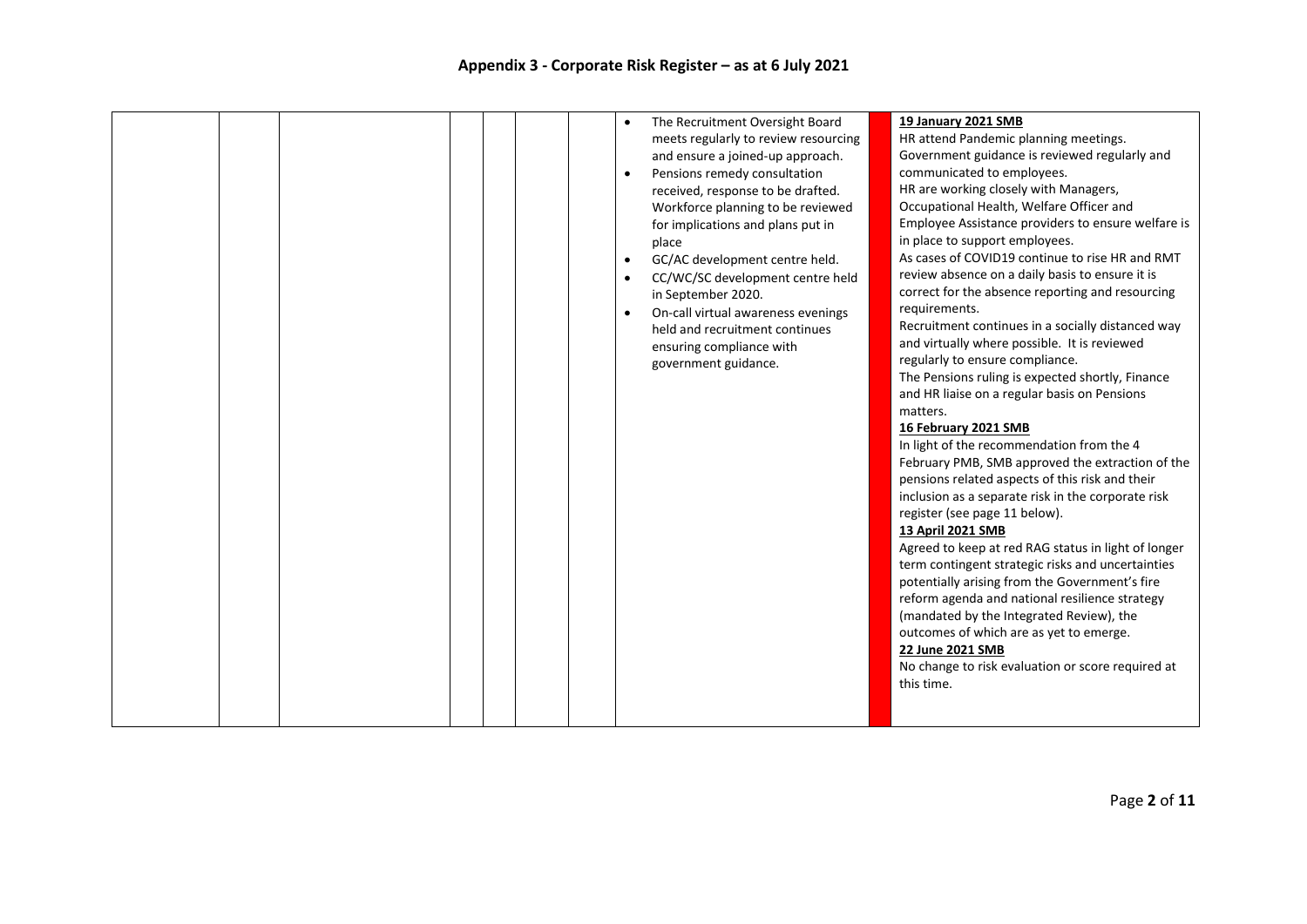| <b>Description</b><br><b>Untreated Risk Occurs</b><br>(Former) / New<br>Level<br>A<br>G<br>P<br>Σ<br><b>HML</b><br>(4)<br>Fin $14-$<br>The funding settlement<br>(16)<br>H<br>Proactive management of the MTFP<br>Director<br>(4)<br>23 June 2020 SMB<br>R.<br>now assumes that a<br>Finance | <b>Comments / Further Treatment Proposed</b> | R | <b>Current Treatment</b>                | <b>Risk</b> | <b>Risk Score</b> | <b>Consequences if</b> | Resp. | <b>Risk</b>        |
|----------------------------------------------------------------------------------------------------------------------------------------------------------------------------------------------------------------------------------------------------------------------------------------------|----------------------------------------------|---|-----------------------------------------|-------------|-------------------|------------------------|-------|--------------------|
|                                                                                                                                                                                                                                                                                              |                                              |   |                                         |             |                   |                        |       |                    |
|                                                                                                                                                                                                                                                                                              |                                              |   |                                         |             |                   |                        |       |                    |
|                                                                                                                                                                                                                                                                                              |                                              |   |                                         |             |                   |                        |       |                    |
|                                                                                                                                                                                                                                                                                              |                                              |   |                                         |             |                   |                        |       |                    |
|                                                                                                                                                                                                                                                                                              | No change to risk score or evaluation        |   | is in force and is very closely aligned |             |                   |                        |       | <b>Funding and</b> |
| council tax increase is<br>(3)<br>(12)<br>(4)<br>M<br>25 August 2020 SMB.<br>& Assets<br>to workforce planning.<br><b>Savings</b>                                                                                                                                                            |                                              |   |                                         |             |                   |                        |       |                    |
| required each year in<br>On 21 July 2020 The Chancellor launched the 2020<br>Requirement                                                                                                                                                                                                     |                                              |   |                                         |             |                   |                        |       |                    |
| line with the prevailing<br>(3)<br>(4)<br>(12)<br>M<br>Comprehensive Spending Review (CSR). The review will set<br>For the present, USAR (S31) grant                                                                                                                                         |                                              |   |                                         |             |                   |                        |       |                    |
| capping limit, currently<br>UK Government departments' resource budgets for the years<br>funding is assumed to continue,<br>2% for the Fire                                                                                                                                                  |                                              |   |                                         |             |                   |                        |       |                    |
| 4<br>16<br>н<br>4<br>2021/22 to 2023/24. It is expected the Provisional<br>though notification now seems to be<br>Authority, and that                                                                                                                                                        |                                              |   |                                         |             |                   |                        |       |                    |
| Settlement, which will detail the budgets for the Service for<br>year on year and often after budget<br>local growth meets                                                                                                                                                                   |                                              |   |                                         |             |                   |                        |       |                    |
| those years, will be announced in late December 2020.<br>setting. If removed, the Authority will<br>expectations.                                                                                                                                                                            |                                              |   |                                         |             |                   |                        |       |                    |
| 22 September 2020 SMB<br>need to cope with a circa £800k cut                                                                                                                                                                                                                                 |                                              |   |                                         |             |                   |                        |       |                    |
| If either, or both, did<br>No change to position reported at last meeting. No changes<br>in funding.                                                                                                                                                                                         |                                              |   |                                         |             |                   |                        |       |                    |
| not come to fruition<br>to risk score / RAG status recommended at this time.                                                                                                                                                                                                                 |                                              |   |                                         |             |                   |                        |       |                    |
| then there is a risk the<br>The Authority has responded to<br>20 October2020 SMB                                                                                                                                                                                                             |                                              |   |                                         |             |                   |                        |       |                    |
| Authority will not meet<br>consultations and lobbied MPs to<br>The Draft Financial Strategy was approved by SMB for<br>its commitment to the                                                                                                                                                 |                                              |   |                                         |             |                   |                        |       |                    |
| increase the referendum threshold<br>recommendation to the Executive Committee and Fire<br>PSP 2020 - 25 and that                                                                                                                                                                            |                                              |   |                                         |             |                   |                        |       |                    |
| for fire authorities to £5.<br>Authority. The Strategy presents multiple financial scenarios<br>a fundamental re-think                                                                                                                                                                       |                                              |   |                                         |             |                   |                        |       |                    |
| of service provision<br>with potential actions that the Service could take in relation                                                                                                                                                                                                       |                                              |   |                                         |             |                   |                        |       |                    |
| As part of the budget setting process,<br>would be required.<br>to each.                                                                                                                                                                                                                     |                                              |   |                                         |             |                   |                        |       |                    |
| we will seek to identify savings<br>21 October 2020 Update                                                                                                                                                                                                                                   |                                              |   |                                         |             |                   |                        |       |                    |
| opportunities to address the deficit in<br>The Government announced that the Chancellor has decided                                                                                                                                                                                          |                                              |   |                                         |             |                   |                        |       |                    |
| the overall revenue budget for<br>to conduct a one-year Spending Review. The Review will                                                                                                                                                                                                     |                                              |   |                                         |             |                   |                        |       |                    |
| potential implementation in 2022-23.<br>conclude in "late November" and we therefore expect the                                                                                                                                                                                              |                                              |   |                                         |             |                   |                        |       |                    |
| Local Government Finance Settlement will be announced in                                                                                                                                                                                                                                     |                                              |   |                                         |             |                   |                        |       |                    |
| late December.                                                                                                                                                                                                                                                                               |                                              |   |                                         |             |                   |                        |       |                    |
| 19 January 2021 SMB                                                                                                                                                                                                                                                                          |                                              |   |                                         |             |                   |                        |       |                    |
| On 17 December 2020, the Government published the                                                                                                                                                                                                                                            |                                              |   |                                         |             |                   |                        |       |                    |
| provisional local government finance settlement for 2021-22.                                                                                                                                                                                                                                 |                                              |   |                                         |             |                   |                        |       |                    |
| The proposed referendum principles for fire and rescue                                                                                                                                                                                                                                       |                                              |   |                                         |             |                   |                        |       |                    |
| services is that any increases in Council Tax are limited to less                                                                                                                                                                                                                            |                                              |   |                                         |             |                   |                        |       |                    |
| than 2% (same as for 2020-21).                                                                                                                                                                                                                                                               |                                              |   |                                         |             |                   |                        |       |                    |
| In a letter dated 24 December 2020, the Minister confirmed<br>that the pensions grant will continue to be paid next year, at                                                                                                                                                                 |                                              |   |                                         |             |                   |                        |       |                    |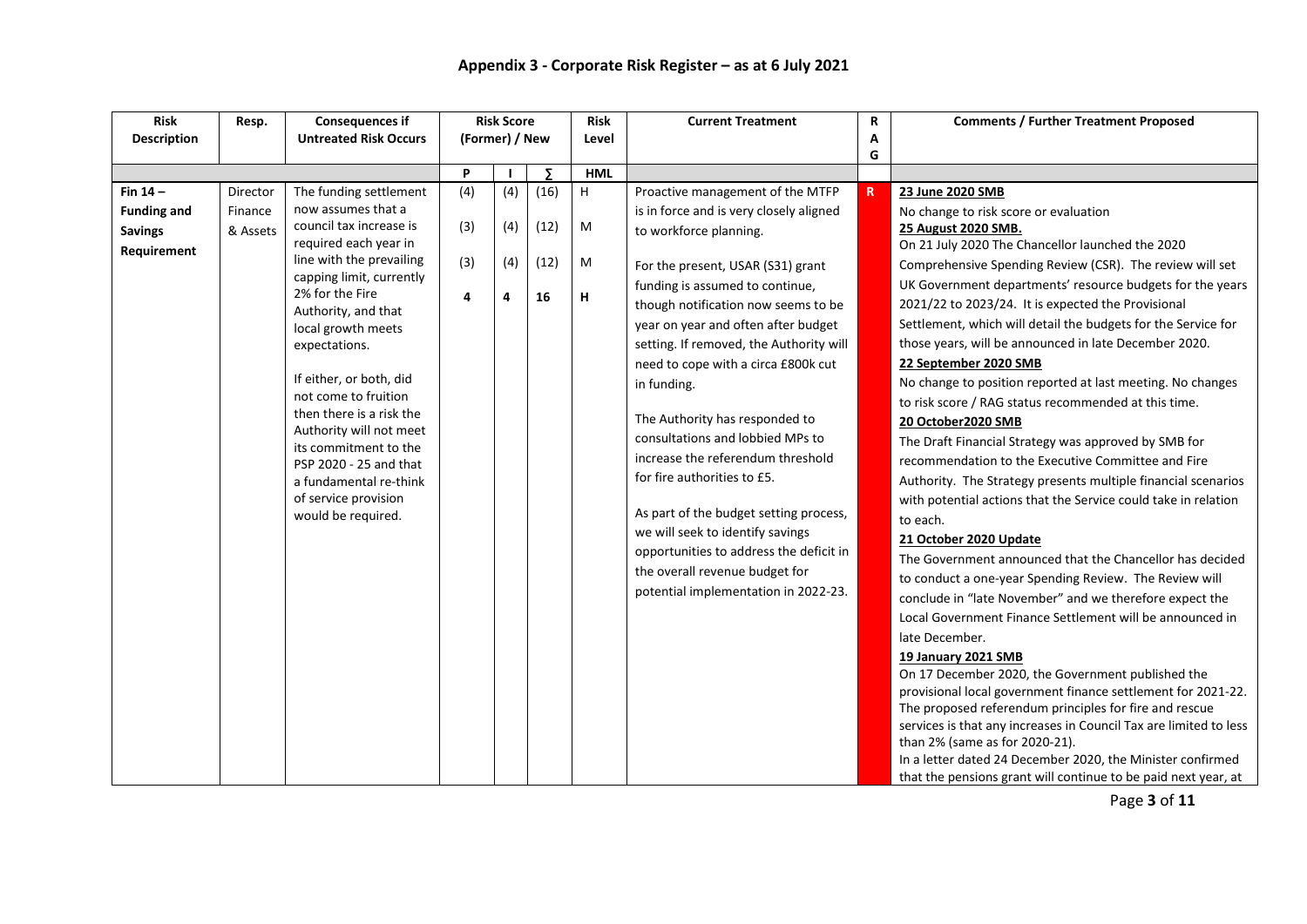|  |  |  |  | the same allocations as last year, and will be baselined into  |
|--|--|--|--|----------------------------------------------------------------|
|  |  |  |  | the local government finance settlement from 2022-23.          |
|  |  |  |  | 16 February 2021 SMB                                           |
|  |  |  |  | Final figures received from the billing authorities on council |
|  |  |  |  | tax and business rates result in an overall budget deficit of  |
|  |  |  |  | circa £1.1m for 2021-22. However, there is still a great deal  |
|  |  |  |  | of uncertainty over the level of support available from the    |
|  |  |  |  | Government, which will in-part depend on the outturn           |
|  |  |  |  | position of the collection funds for 2020-21. The level of     |
|  |  |  |  | business rates funding could be especially volatile and will   |
|  |  |  |  | require close attention over the coming years due to the       |
|  |  |  |  | substantial level of provisions for bad debts and appeals      |
|  |  |  |  | contained within the figures that have been provided.          |
|  |  |  |  | 13 April 2021 SMB                                              |
|  |  |  |  | The Director of Finance & Assets advised that some sundry      |
|  |  |  |  | revenue receipts have been identified or received but these    |
|  |  |  |  | are not material to the strategic financial outlook for the    |
|  |  |  |  | Authority. No change to risk score or RAG status               |
|  |  |  |  | recommended at this time.                                      |
|  |  |  |  | 22 June 2021 SMB                                               |
|  |  |  |  | The Government has declared it is looking to rule out          |
|  |  |  |  | material change of circumstances appeals in relation to        |
|  |  |  |  | Covid-19, which should lead to an improvement to the           |
|  |  |  |  | business rates collectable for 2022-23.                        |
|  |  |  |  | Support staff pay has increased by 2% in line with the final   |
|  |  |  |  | year of the three-year pay deal. The NJC has agreed a pay      |
|  |  |  |  | increase of 1.5% for grey book staff and brigade managers.     |
|  |  |  |  | The Authority had budgeted for 0%, in line with the            |
|  |  |  |  | Government's declared pay pause. This will therefore be an     |
|  |  |  |  | in-year pressure for 2021-22 as well as increasing costs in    |
|  |  |  |  | future years.                                                  |
|  |  |  |  |                                                                |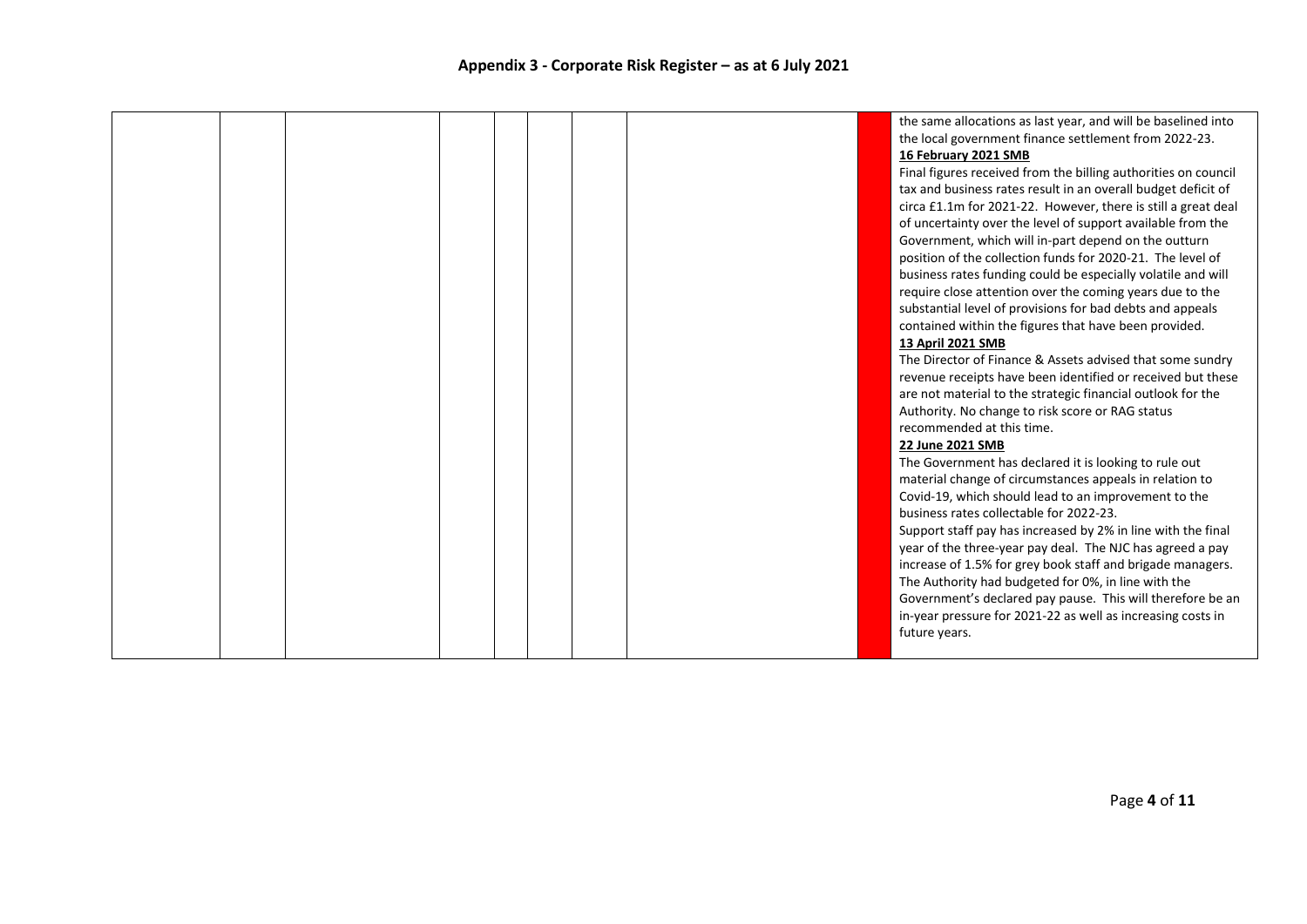| <b>Risk</b>        | Resp.             | <b>Consequences if</b>  |                         | <b>Risk Score</b> |      | <b>Risk</b> | <b>Current Treatment</b>                                     | R | <b>Comments / Further Treatment Proposed</b>   |
|--------------------|-------------------|-------------------------|-------------------------|-------------------|------|-------------|--------------------------------------------------------------|---|------------------------------------------------|
| <b>Description</b> |                   | <b>Untreated Risk</b>   |                         | (Former) / New    |      | Level       |                                                              | Α |                                                |
|                    |                   | <b>Occurs</b>           |                         |                   |      |             |                                                              | G |                                                |
|                    |                   |                         | P                       |                   | Σ    | <b>HML</b>  |                                                              |   |                                                |
| <b>Information</b> | Senior            | • Inability to          | (4)                     | (4)               | (16) | (H)         | 1. Appropriate roles:                                        |   | 20 October 2020 SMB                            |
| Management*        | Information       | access/use our e-       | $\overline{\mathbf{3}}$ | 4                 | 12   | М           | - SIRO has overall responsibility for the management         |   | Risk description updated to include wider      |
| / Security         | <b>Risk Owner</b> | information             |                         |                   |      |             | of risk                                                      |   | information management as well as security     |
| failure to -       | (SIRO)            | systems.                |                         |                   |      |             | - Information and information systems assigned to            |   | risks.                                         |
|                    | Director          | • Severe financial      |                         |                   |      |             | relevant Information Asset Owners (IAO's)                    |   | 19 January 2021 SMB                            |
| a) comply with     | Legal &           | penalties from the      |                         |                   |      |             | - Department Security Officer (DSO) the Information          |   | Impact of the end of the BREXIT transition     |
|                    | Governance        | Information             |                         |                   |      |             | Governance & Compliance Manager has day-to-day               |   | period:                                        |
| statutory or       |                   | Commissioner            |                         |                   |      |             | responsibility for the identification of information         |   |                                                |
| regulatory         |                   | • Lawsuits from the     |                         |                   |      |             | risks and their treatments                                   |   | The Trade and Cooperation Agreement            |
| requirements       |                   | public whose            |                         |                   |      |             | - 'Stewards' assigned by IAO's with day-to-day               |   | between the EU and the UK allows for the       |
|                    |                   | sensitive personal      |                         |                   |      |             | responsibility for relevant information.                     |   | continuing free flow of data from the EU to    |
| b) manage          |                   | information is          |                         |                   |      |             | 2. Virus detection/avoidance:                                |   | the UK after 1st January 2021 via a "bridging  |
| technology         |                   | accessed causing        |                         |                   |      |             | Anti-Malware report - no significant adverse trends          |   | mechanism". The Agreement anticipates an       |
|                    |                   | damage and              |                         |                   |      |             | identified which indicates that improved security            |   | EU adequacy decisions for the UK in the next   |
| c) manage          |                   | distress.               |                         |                   |      |             | measures such as new email and web filters are being         |   | six months.                                    |
| organisational     |                   |                         |                         |                   |      |             | successful in intercepting infected emails and links;        |   | Major cyber-attack:                            |
| resources          |                   | *Information            |                         |                   |      |             | 3. Policies / procedure:                                     |   | The Home Office have asked us to review the    |
|                    |                   | management is           |                         |                   |      |             | Comprehensive review and amendment of the                    |   | impact of the SolarWinds cyber-attack on       |
| Deliberate:        |                   | concerned with the      |                         |                   |      |             | retention and disposal schedules / Information Asset         |   | /authority systems. ICT have written to advise |
| unauthorised       |                   | acquisition,            |                         |                   |      |             | Registers,                                                   |   | that Capita/Updata use it to monitor their     |
|                    |                   | custodianship and the   |                         |                   |      |             | - current and tested business continuity plans / disaster    |   | systems that support our network but have      |
| access and         |                   | distribution of         |                         |                   |      |             | recovery plans                                               |   | temporarily suspended these platforms.         |
| theft or           |                   | information to those    |                         |                   |      |             | - employee training/education                                |   | 19 February 2021 SMB                           |
| encryption of      |                   | who need it, and its    |                         |                   |      |             | - tested data/systems protection clauses in contracts        |   | Protections in place with our suppliers        |
| data.              |                   | ultimate disposition    |                         |                   |      |             | and data-sharing agreements                                  |   | regarding SolarWinds.                          |
| Accidental:        |                   | through archiving or    |                         |                   |      |             | - Integrated Impact Assessments (IIA)                        |   |                                                |
| loss, damage       |                   | deletion. Information   |                         |                   |      |             | - disincentives to unauthorised access e.g. disciplinary     |   | Following the attack on Microsoft by           |
| or destruction     |                   | security is the         |                         |                   |      |             | action                                                       |   | WannaCry ICT are working through               |
| of data            |                   | practice of protecting  |                         |                   |      |             | 4. Premises security:<br>- Preventative maintenance schedule |   | application of patches.                        |
|                    |                   | information by          |                         |                   |      |             | - Frequent audits at Stations and inventory aligned to       |   | 13 April 2021 SMB                              |
|                    |                   | mitigating risks such   |                         |                   |      |             | asset management system.                                     |   | SMB reviewed the risk evaluation in light of   |
|                    |                   | as unauthorised         |                         |                   |      |             | - Reduction in the number of CCTV requests following         |   | the recent 'Qakbot' incident but agreed that   |
|                    |                   | access and its          |                         |                   |      |             | improved education and guidance in relation to the use       |   | no change to the current RAG status / score    |
|                    |                   | unlawful use,           |                         |                   |      |             | of the same;                                                 |   | was required given early detection of the      |
|                    |                   | disclosure, disruption, |                         |                   |      |             |                                                              |   |                                                |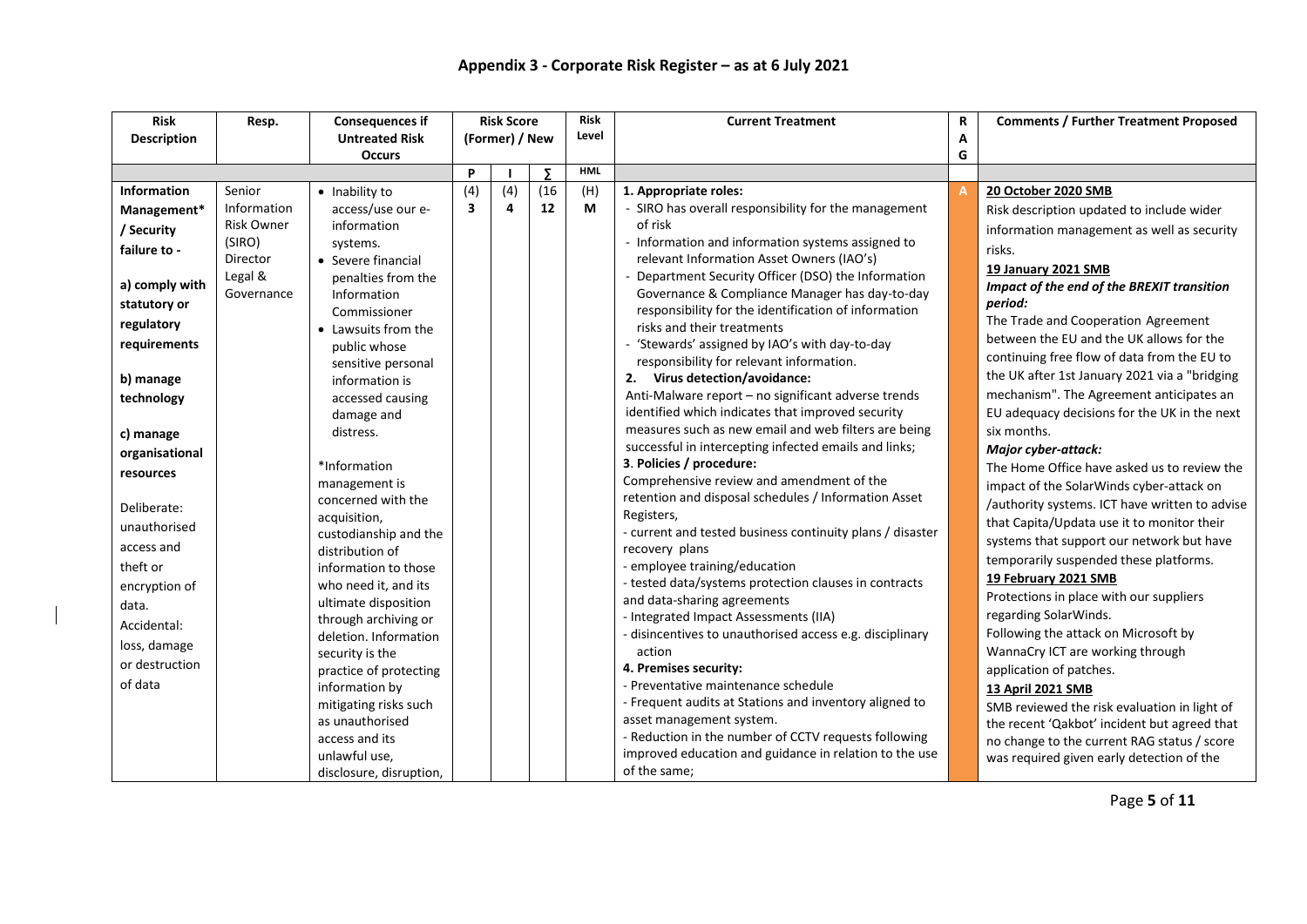| deletion and<br>corruption. As more<br>and more information<br>is held electronically<br>risks have become<br>systems, as well as<br>process and people                                                                                            | - Premises Security Group re-established to meet on a 3<br>monthly basis aligned to the PMB meeting schedule<br>has been suspended during the internal governance<br>review. The associated risks are being monitored.<br>5. Training:<br>The biennial "Responsible for Information" training will                                                         | potential vulnerability and steps taken to<br>contain and remove the risk.<br>22 June 2021 SMB<br>A number of high-profile websites across the<br>globe, including UK government, experienced<br>disruption on 8 June 2021 due to a software<br>bug at 'Fastly' the cloud-computing company.                                                                                                                                                                                                                                                                                                                                                                                                       |
|----------------------------------------------------------------------------------------------------------------------------------------------------------------------------------------------------------------------------------------------------|------------------------------------------------------------------------------------------------------------------------------------------------------------------------------------------------------------------------------------------------------------------------------------------------------------------------------------------------------------|----------------------------------------------------------------------------------------------------------------------------------------------------------------------------------------------------------------------------------------------------------------------------------------------------------------------------------------------------------------------------------------------------------------------------------------------------------------------------------------------------------------------------------------------------------------------------------------------------------------------------------------------------------------------------------------------------|
| based and are<br>therefore vulnerable<br>to cyber-attacks.<br>Cyber-crime is<br>unrelenting and<br>issues arise at a<br>greater frequency<br>than existing<br>intrusion attempts<br>can be resolved. As<br>such, this is a<br>constant on the CRR. | Centre's new e-learning package 'Top Tips for Staff'<br>which has been built into the Heat training platform as<br>a mandatory biennial package.<br>Cyber-security training, delivered by Thames Valley<br>Police's cyber security advisor, rolled out to members<br>of the Leadership Group during September 2020.<br>Further training planned for 21/22. | Although BFRS does not use Fastly's services<br>directly the BFRS website nonetheless<br>experienced a very brief outage as a<br>consequence of this highlighting the<br>vulnerability of complex interdependent<br>systems (Fastly operate servers at strategic<br>points around the world to facilitate<br>movement and storage of content close to<br>their end users). However, the main threat<br>remains that of malicious attacks as<br>demonstrated by the recent ransomware<br>attack on the Colonial Pipeline operator<br>which carries 45% of the US east coast's<br>diesel, petrol and jet fuel supplies. The attack<br>disrupted supplies for several days causing<br>fuel shortages. |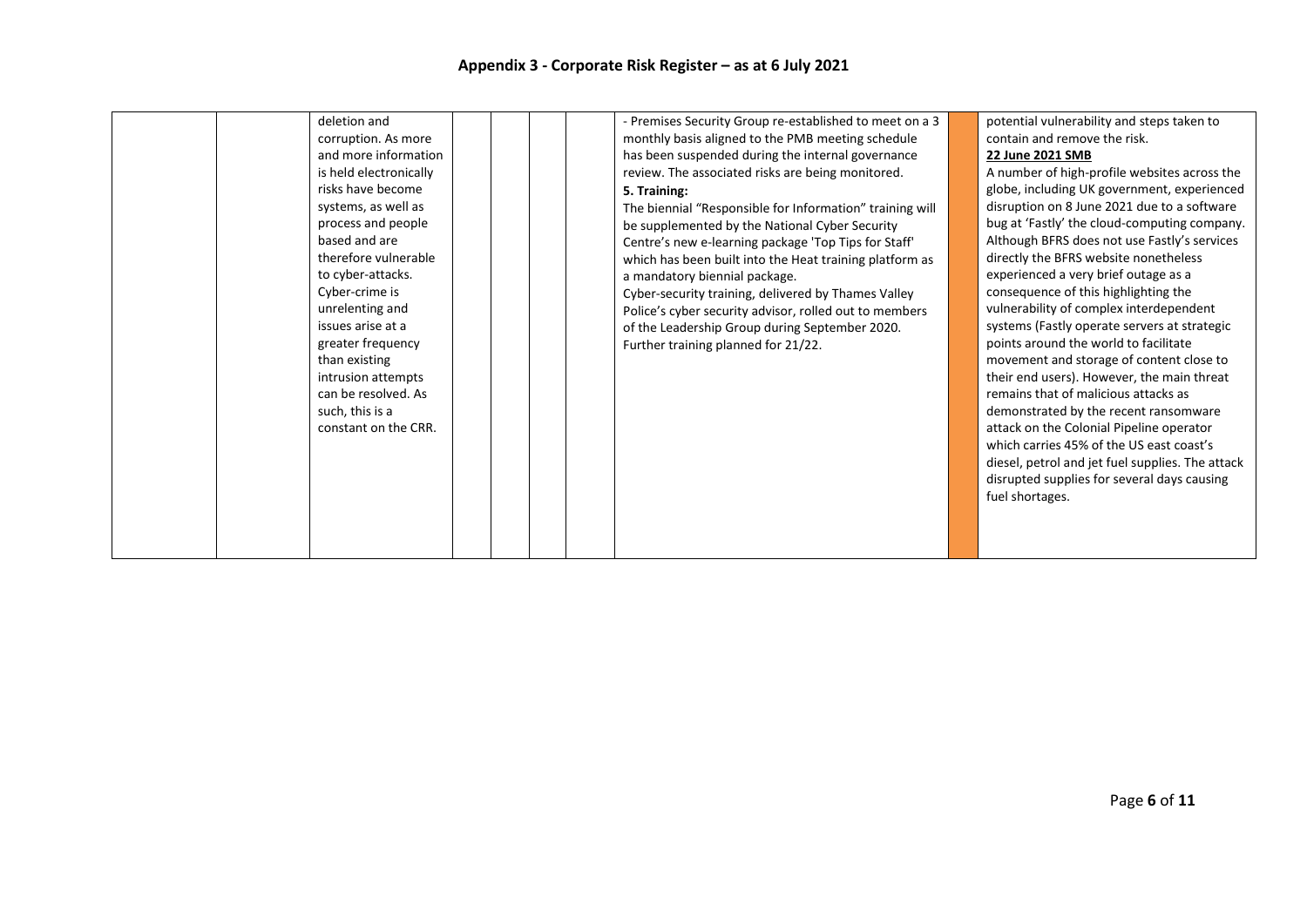| <b>Risk</b>                                                                                                                                                                           | Resp.                                                                                    | <b>Consequences if</b>                                                                                                                                                                                  |                                              | <b>Risk Score</b>                   |                        | <b>Risk</b>                   | <b>Current Treatment</b>                                                                                                                                                                                                                                                                                                                                                                                                                                                                                                                                                                                                                                                                                                          | $\mathbf R$ | <b>Comments / Further Treatment Proposed</b>                                                                                                                                                                                                                                                                                                                                                                                                                                                                                                                                                                                                                                                                                                                                                                                                                                                                                                                                                                                                                                                                                                                                                                                                                                                                                                                                                                                                                                                                                                                                       |
|---------------------------------------------------------------------------------------------------------------------------------------------------------------------------------------|------------------------------------------------------------------------------------------|---------------------------------------------------------------------------------------------------------------------------------------------------------------------------------------------------------|----------------------------------------------|-------------------------------------|------------------------|-------------------------------|-----------------------------------------------------------------------------------------------------------------------------------------------------------------------------------------------------------------------------------------------------------------------------------------------------------------------------------------------------------------------------------------------------------------------------------------------------------------------------------------------------------------------------------------------------------------------------------------------------------------------------------------------------------------------------------------------------------------------------------|-------------|------------------------------------------------------------------------------------------------------------------------------------------------------------------------------------------------------------------------------------------------------------------------------------------------------------------------------------------------------------------------------------------------------------------------------------------------------------------------------------------------------------------------------------------------------------------------------------------------------------------------------------------------------------------------------------------------------------------------------------------------------------------------------------------------------------------------------------------------------------------------------------------------------------------------------------------------------------------------------------------------------------------------------------------------------------------------------------------------------------------------------------------------------------------------------------------------------------------------------------------------------------------------------------------------------------------------------------------------------------------------------------------------------------------------------------------------------------------------------------------------------------------------------------------------------------------------------------|
| <b>Description</b>                                                                                                                                                                    |                                                                                          | <b>Untreated</b>                                                                                                                                                                                        |                                              | (Former) / New                      |                        | Level                         |                                                                                                                                                                                                                                                                                                                                                                                                                                                                                                                                                                                                                                                                                                                                   |             |                                                                                                                                                                                                                                                                                                                                                                                                                                                                                                                                                                                                                                                                                                                                                                                                                                                                                                                                                                                                                                                                                                                                                                                                                                                                                                                                                                                                                                                                                                                                                                                    |
|                                                                                                                                                                                       |                                                                                          |                                                                                                                                                                                                         | P                                            |                                     | Σ                      | <b>HML</b>                    |                                                                                                                                                                                                                                                                                                                                                                                                                                                                                                                                                                                                                                                                                                                                   | G           |                                                                                                                                                                                                                                                                                                                                                                                                                                                                                                                                                                                                                                                                                                                                                                                                                                                                                                                                                                                                                                                                                                                                                                                                                                                                                                                                                                                                                                                                                                                                                                                    |
| Risk of physical<br>disruption to<br>Service<br>operations due<br>to no, or<br>insufficiently<br>comprehensive<br>agreement<br>covering future<br><b>UK relations</b><br>with the EU. | Heads of<br>Prevention,<br>Response &<br>Resilience<br>and<br>Protection &<br>Assurance. | Disruption to<br>procurement<br>processes leading to<br>potential shortages<br>of equipment or<br>consumables.<br>Disruption to<br>transportation<br>delaying personnel<br>and or vehicle<br>movements. | (4)<br>(3)<br>(4)<br>$\overline{\mathbf{3}}$ | (2)<br>(2)<br>(2)<br>$\overline{2}$ | (8)<br>(6)<br>(8)<br>6 | (M)<br>(L)<br>(M)<br><b>L</b> | The likely impact of short-term disruption to supplies of<br>equipment to the Service is considered to be low given<br>that: most Authority procurement contracts are with<br>UK based suppliers; and, the relatively long timescales<br>for procurement within the sector. Advice and guidance<br>from the NFCC and Fire Industries Association in<br>relation to this risk is monitored and acted on as<br>required.<br>The risk of transport disruption is considered relatively<br>low due to absence of ports and international airports<br>within the area served by the Authority. Authority<br>officers are actively involved in in TVLRF risk evaluation<br>and mitigation planning for the wider Thames Valley<br>area. | G           | <b>19 January 2021 SMB</b><br>The UK - EU transition period ended on 31<br>December 2020. It was replaced by a Trade<br>and Cooperation Agreement comprising:<br>A free trade agreement covering the<br>$\bullet$<br>economic and social partnership,<br>including transport, energy and mobility;<br>A framework for cooperation between<br>law enforcement and judicial authorities<br>across civil and criminal matters;<br>An overarching governance arrangement<br>$\bullet$<br>which will enable either side to impose<br>tariffs if they consider that the provisions<br>relating to the 'level playing field' / state<br>aid have been breached.<br>The scope of the deal and experience to date<br>indicates that the likelihood of there being<br>significant physical disruption to the Service's<br>operations arising from the new arrangements<br>is low. Officers continue to monitor<br>developments via the TVLRF EU Transition Cell.<br>In light of this it is recommended that the<br>probability risk score be reduced to 3 resulting<br>in a Green RAG status.<br>16 February 2021 SMB<br>No change to risk score - retain for now<br>pending further review following consideration<br>at 17 March O & A meeting.<br>13 April 2021 SMB<br>Agreed that this risk should be retained on the<br>corporate risk register to ascertain whether<br>there are potential effects that are currently<br>being masked by Covid-19 pandemic - these<br>may potentially become more apparent as<br>Covid recovery gathers pace. No change to risk<br>score at this time. |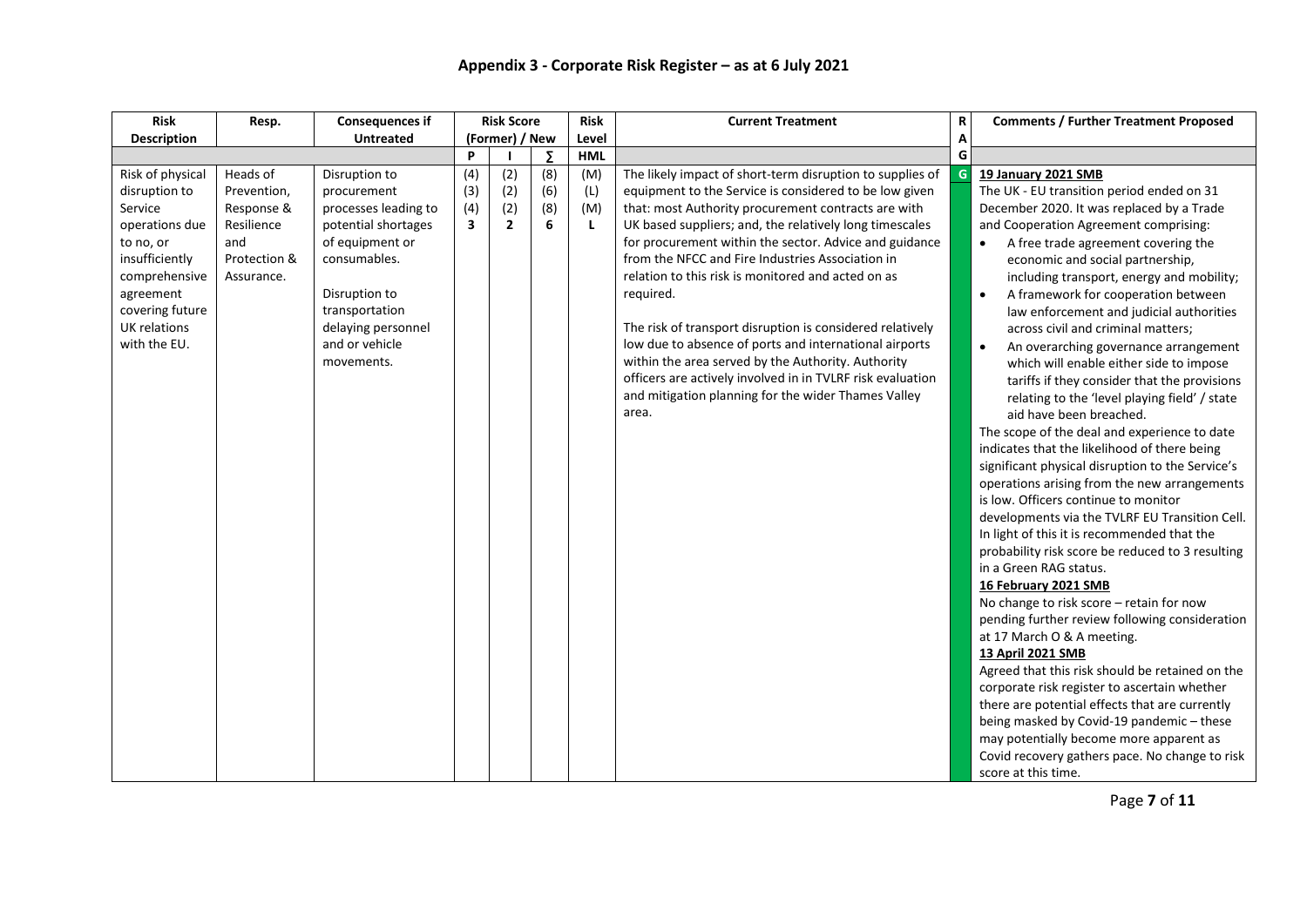|  |  |  | 22 June 2021 SMB                                  |
|--|--|--|---------------------------------------------------|
|  |  |  | From July, the UK Border Operating Model will     |
|  |  |  | end, the full burden of customs declarations      |
|  |  |  | will become permanent, requiring full             |
|  |  |  | declarations at the point of importation and      |
|  |  |  | tariffs with additional paperwork and checks      |
|  |  |  | taking place. Also, in the event of an            |
|  |  |  | unfavourable data adequacy decision by 1 July,    |
|  |  |  | the UK will be treated as a third country for     |
|  |  |  | personal data transfers, creating new legal       |
|  |  |  | requirements immediately. However, the risk       |
|  |  |  | of disruption to our Service operations in the    |
|  |  |  | event of these contingencies remains low. No      |
|  |  |  | change to risk score recommended at this          |
|  |  |  | time.                                             |
|  |  |  | 29 June 2021 Update                               |
|  |  |  | On 28 June 2021 the EU Commission adopted         |
|  |  |  | two adequacy decisions for the United             |
|  |  |  | Kingdom - one under the General Data              |
|  |  |  | Protection Regulation (GDPR) and the other for    |
|  |  |  | the Law Enforcement Directive. Personal data      |
|  |  |  | can now flow freely from the European Union       |
|  |  |  | to the United Kingdom where it benefits from      |
|  |  |  | an essentially equivalent level of protection to  |
|  |  |  | that guaranteed under EU law. The adequacy        |
|  |  |  | decisions include a sunset clause, which strictly |
|  |  |  | limits their duration. This means that the        |
|  |  |  | decisions will automatically expire four years    |
|  |  |  | after their entry into force. After that period,  |
|  |  |  | the adequacy findings might be renewed,           |
|  |  |  | however, only if the UK continues to ensure an    |
|  |  |  | adequate level of data protection.                |
|  |  |  |                                                   |
|  |  |  |                                                   |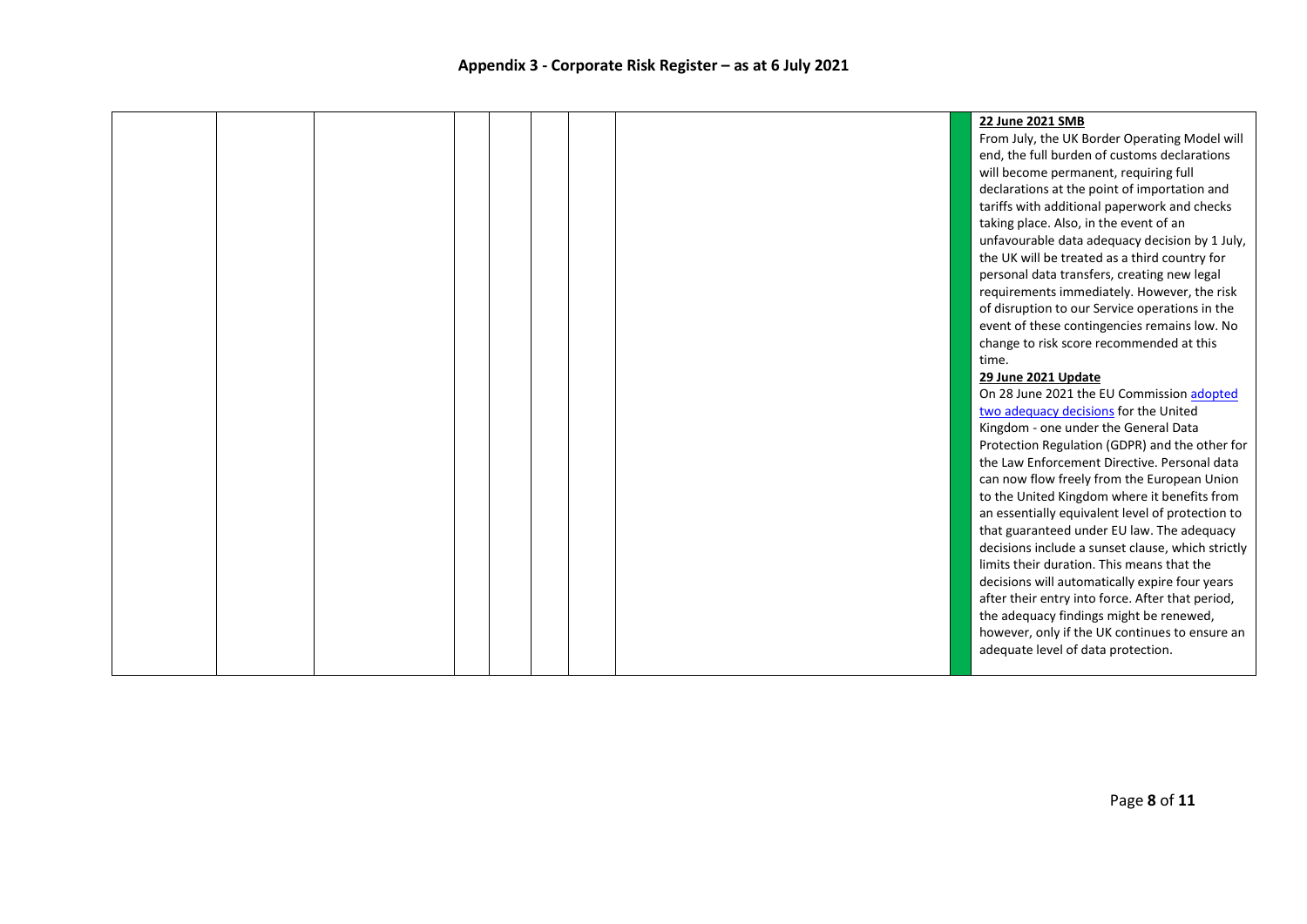| <b>Risk</b>                                                                                                            | Resp.                         | <b>Consequences if</b>                                                                                                                                                                                            |     | <b>Risk Score</b> |      | <b>Risk</b> | <b>Current Treatment</b>                                                                                                                                                                                                                                                                                                                                                                                                                                                                                                                                                                                                                                                                                                                                                                                                                                                                                                                    | R | <b>Comments / Further Treatment Proposed</b>                                                                                                                                                                                                                                                                                                                                                                                                                                                                                                                                                                                                                                                                                                                                                                                                                                                                                                                                                                                                                                                                                                                                                                                                                                                                                                                                                                                                                                                                                                                                                                       |
|------------------------------------------------------------------------------------------------------------------------|-------------------------------|-------------------------------------------------------------------------------------------------------------------------------------------------------------------------------------------------------------------|-----|-------------------|------|-------------|---------------------------------------------------------------------------------------------------------------------------------------------------------------------------------------------------------------------------------------------------------------------------------------------------------------------------------------------------------------------------------------------------------------------------------------------------------------------------------------------------------------------------------------------------------------------------------------------------------------------------------------------------------------------------------------------------------------------------------------------------------------------------------------------------------------------------------------------------------------------------------------------------------------------------------------------|---|--------------------------------------------------------------------------------------------------------------------------------------------------------------------------------------------------------------------------------------------------------------------------------------------------------------------------------------------------------------------------------------------------------------------------------------------------------------------------------------------------------------------------------------------------------------------------------------------------------------------------------------------------------------------------------------------------------------------------------------------------------------------------------------------------------------------------------------------------------------------------------------------------------------------------------------------------------------------------------------------------------------------------------------------------------------------------------------------------------------------------------------------------------------------------------------------------------------------------------------------------------------------------------------------------------------------------------------------------------------------------------------------------------------------------------------------------------------------------------------------------------------------------------------------------------------------------------------------------------------------|
| <b>Description</b>                                                                                                     |                               | <b>Untreated</b>                                                                                                                                                                                                  |     | (Former) / New    |      | Level       |                                                                                                                                                                                                                                                                                                                                                                                                                                                                                                                                                                                                                                                                                                                                                                                                                                                                                                                                             | Α |                                                                                                                                                                                                                                                                                                                                                                                                                                                                                                                                                                                                                                                                                                                                                                                                                                                                                                                                                                                                                                                                                                                                                                                                                                                                                                                                                                                                                                                                                                                                                                                                                    |
|                                                                                                                        |                               |                                                                                                                                                                                                                   | P   |                   | Σ    | <b>HML</b>  |                                                                                                                                                                                                                                                                                                                                                                                                                                                                                                                                                                                                                                                                                                                                                                                                                                                                                                                                             | G |                                                                                                                                                                                                                                                                                                                                                                                                                                                                                                                                                                                                                                                                                                                                                                                                                                                                                                                                                                                                                                                                                                                                                                                                                                                                                                                                                                                                                                                                                                                                                                                                                    |
| Risk of<br>resurgence of<br>Covid-19 and<br>/ or seasonal<br>influenza in<br>Autumn /<br>Winter 2020<br>and into 2021. | Chief<br>Operating<br>Officer | Increased levels of<br>sickness absence<br>amongst staff.<br>Potential<br>degradation of<br>capacity or<br>capability to<br>deliver key<br>services to the<br>public and / or<br>sustain supporting<br>functions. | (4) | $\overline{3)}$   | (12) | M           | In addition to controls identified for existing staff<br>availability risk (see page 1-2 above):<br>Maintenance of current social distancing and<br>$\bullet$<br>sanitisation regimes in all Authority workplaces.<br>Remote working for functions that do not<br>$\bullet$<br>require physical presences in Authority<br>workspaces.<br>Risk assess and prioritise non-emergency<br>$\bullet$<br>services requiring physical contact with the<br>public, suppliers, partner agencies etc.<br>Provision of appropriate PPE for staff required<br>$\bullet$<br>to work in close proximity with the public.<br>Appliance / service availability degradation<br>$\bullet$<br>planning.<br>Free seasonal flu jabs available to all staff.<br>$\bullet$<br>Covid-19 app rolled out to all sites, and pushed<br>$\bullet$<br>to all Authority phones<br>Lateral flow testing available to all staff via<br>$\bullet$<br>workplace collect scheme. | A | 17 November 2020 SMB<br>All BFRS Premises are now COVID-19 Secure.<br>RMT has been established as SPOC for local PHE<br>outbreak management. HMICFRS COVID<br>inspection complete - initial feedback to CFO<br>expected 13 November.<br>19 January 2021 SMB<br>There has been a significant increase in Covid<br>cases being reported within the Service with<br>absence rates peaking at 10% of workforce<br>earlier in the month but trending down since<br>then. Still awaiting confirmation of FRS<br>inclusion in vaccination programme, if<br>confirmed then would expect FRS vaccinations<br>to start in phase 2.<br>Through our involvement with Bucks CCG in<br>supporting the setting up of a number of<br>primary care network sites for the GP led local<br>vaccination centres, the Service has been asked<br>to provide a priority list of staff, both<br>operational and support, who could be<br>contacted at relatively short notice and be<br>vaccinated, in the event that there are unused<br>vaccines at the Stoke Mandeville Stadium site.<br>Continuing to support the TVLRF and partners<br>where possible. No change to risk score at this<br>point but continue to closely monitor Covid<br>related absence rates.<br>16 February 2021 SMB<br>We continue to deploy safeguarding measures<br>for our staff to protect them from the effects of<br>COVID-19 due to the virus being unknowingly<br>spread. Lateral Flow Testing has now been<br>made available to all staff and will help to<br>identify anyone in the workplace who may not<br>be displaying any symptoms (asymptomatic). |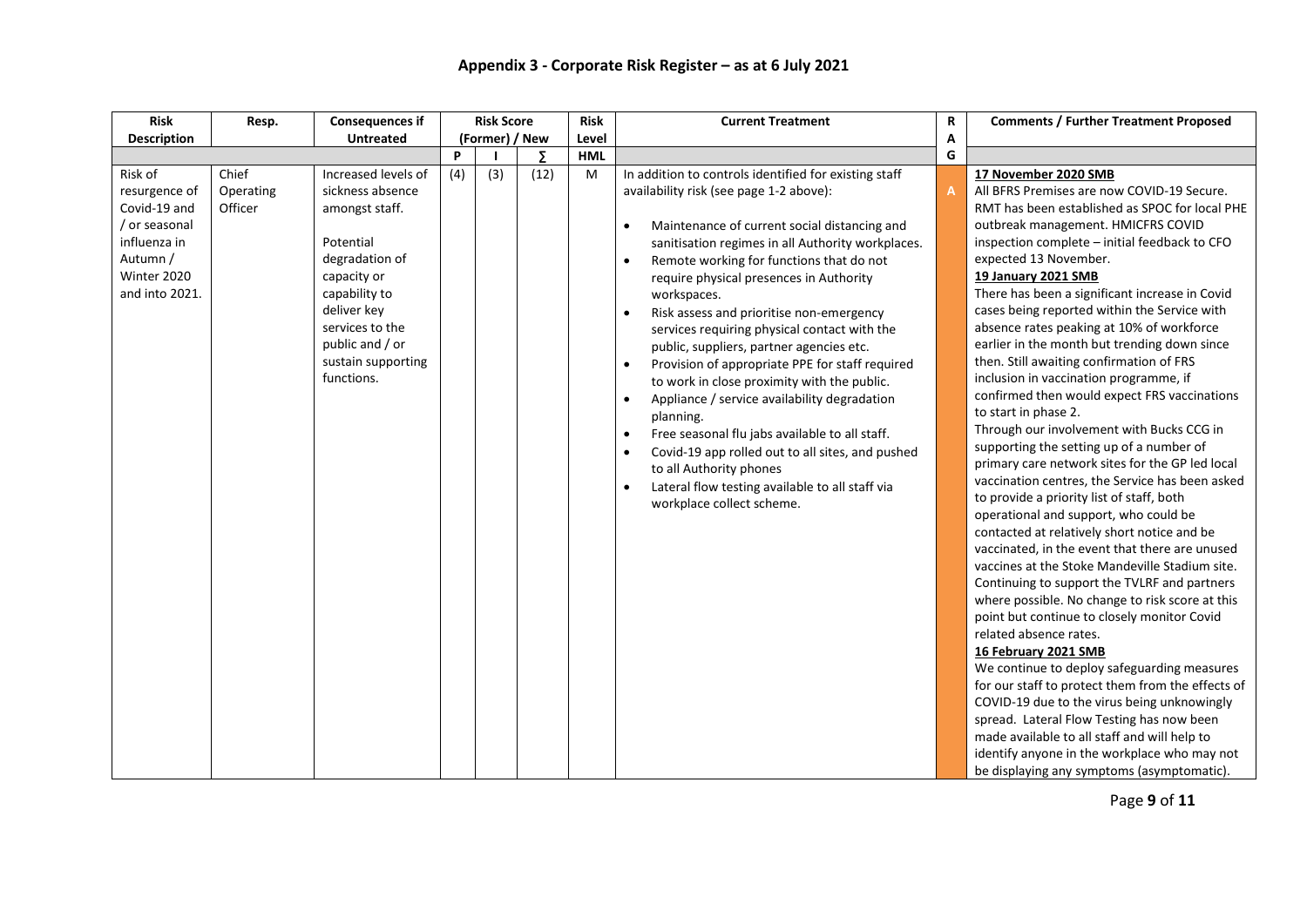|  |  |  |  | Furthermore, effective working with colleagues    |
|--|--|--|--|---------------------------------------------------|
|  |  |  |  | within the NHS and CCGs, has enabled 263          |
|  |  |  |  | staff, to be offered the COVID vaccine earlier    |
|  |  |  |  | than would otherwise have been expected by        |
|  |  |  |  | drawing on unused capacity within vaccine         |
|  |  |  |  | batches. This equates to 54% of our               |
|  |  |  |  | establishment\workforce.                          |
|  |  |  |  | 13 April 2021 SMB                                 |
|  |  |  |  | The Head of Covid 19 Preparedness & Response      |
|  |  |  |  | updated on plans to introduce arrangements        |
|  |  |  |  | for staff to undertake lateral flow tests at      |
|  |  |  |  | home, through the Workplace Collect               |
|  |  |  |  | programme, in association with the Dept of        |
|  |  |  |  | Health and Social Care (DHSC). Although           |
|  |  |  |  | current direction of travel in relation to Covid  |
|  |  |  |  | recovery aligned to Government road-map is        |
|  |  |  |  | positive it was agreed that the current risk      |
|  |  |  |  | score would remain but be kept under review in    |
|  |  |  |  | light of external developments.                   |
|  |  |  |  | 22 June 2021 SMB                                  |
|  |  |  |  | Officers continue to monitor developments in      |
|  |  |  |  | relation to the Government's recovery road-       |
|  |  |  |  | map and potential delays to the relaxation of     |
|  |  |  |  | 'lockdown' measures in light of the rise in Delta |
|  |  |  |  | variant infections. No change to risk score or    |
|  |  |  |  | evaluation at this time.                          |
|  |  |  |  | 6 July Update                                     |
|  |  |  |  | The Parliamentary decision on whether to          |
|  |  |  |  | move to step four on 19 July will be taken on 12  |
|  |  |  |  | July. The pandemic management group               |
|  |  |  |  | continue to monitor the risks to staff and will   |
|  |  |  |  | ensure the appropriate controls remain in place   |
|  |  |  |  | as wider social restrictions are lifted.          |
|  |  |  |  |                                                   |